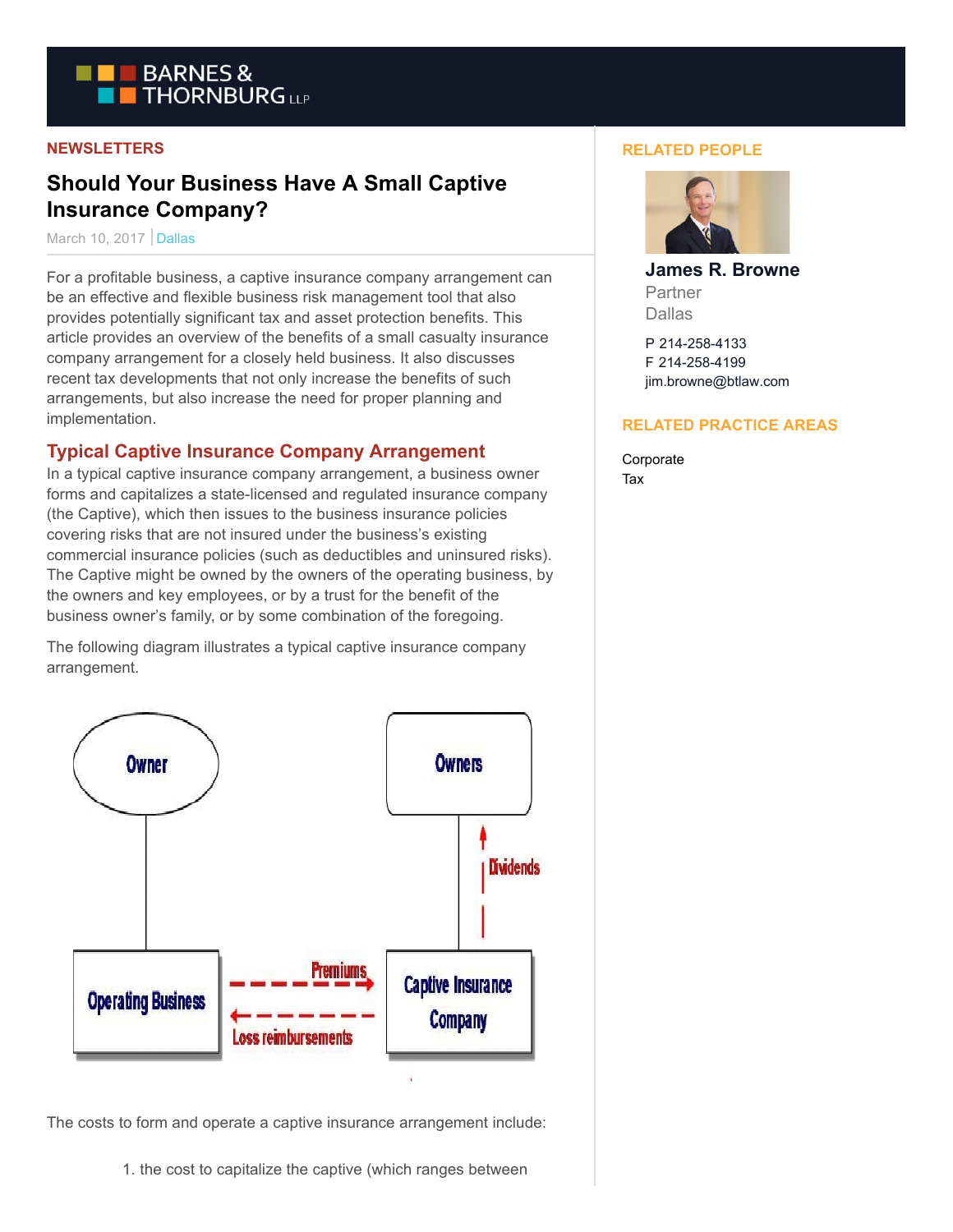\$100,000 and \$500,000 for a typical structure, but can be as low as \$25,000 for certain pooled insurance arrangements);

- 2. expenses associated with identifying business risks that are appropriate to insure through the Captive and with setting reasonable premium rates for the insurance; and
- 3. expenses for a third-party administrator to assist with the formation and ongoing administration of the Captive (e.g., administration of insurance policies in force, accounting for premium billings and collections and investment of capital and underwriting reserves, preparation and filing of annual reports and other regulatory filings, and other administration matters).

A captive insurance arrangement can be economically viable with annual premium volume of as little as \$100,000. Premiums are generally 5 percent to 10 percent of revenues (depending on other insurance coverage, business risks, and profitability).

Premiums paid to the Captive are invested during the policy period (along with the initial capital amount) in investments authorized by the applicable regulatory scheme, which generally requires highly liquid low-risk investments. Once the policy period for a pool of premiums expires, any underwriting profits can generally be distributed as a dividend or reinvested in less restrictive investment classes.

#### **Risk Management Benefits**

A captive insurance arrangement is first and foremost a powerful risk management tool. The Captive typically writes insurance policies covering risks of the operating business that are not currently being insured under the company's existing commercial insurance policies. Examples include loss of key vendors or major contracts, cybersecurity breaches, expenses to repair news media reputational damage, adverse financial consequences of legislative and regulatory changes, and loss of franchise license or lease. Policies covering these risks are often not available in the commercial insurance market or may prove too costly to obtain. Many of the risks that should be considered for a captive can be found in the exclusions sections of the company's existing policies, and an uncovered loss is often the impetus for a business establishing a captive.

By obtaining coverage for these risks through the Captive, the company can more effectively identify its uninsured risks, institute loss prevention and containment measures for the risks as appropriate, and set aside assets to cover future losses and smooth the cash flow effects of a loss.

A Captive has many advantages over insuring the risks in the traditional insurance market, including streamlining claims review and processing, insulating the company from wild swings in premium rates that can occur in the commercial insurance markets, avoiding or minimizing profit loads, broker commissions, and administrative costs associated with traditional insurance, and capturing for the company savings associated with investment of policy reserves and better than average claims experience. Analysis of these advantages can sometimes cause a company to reconsider whether some risks being insured through the traditional insurance market should instead be insured through a captive arrangement.

# **Tax Benefits**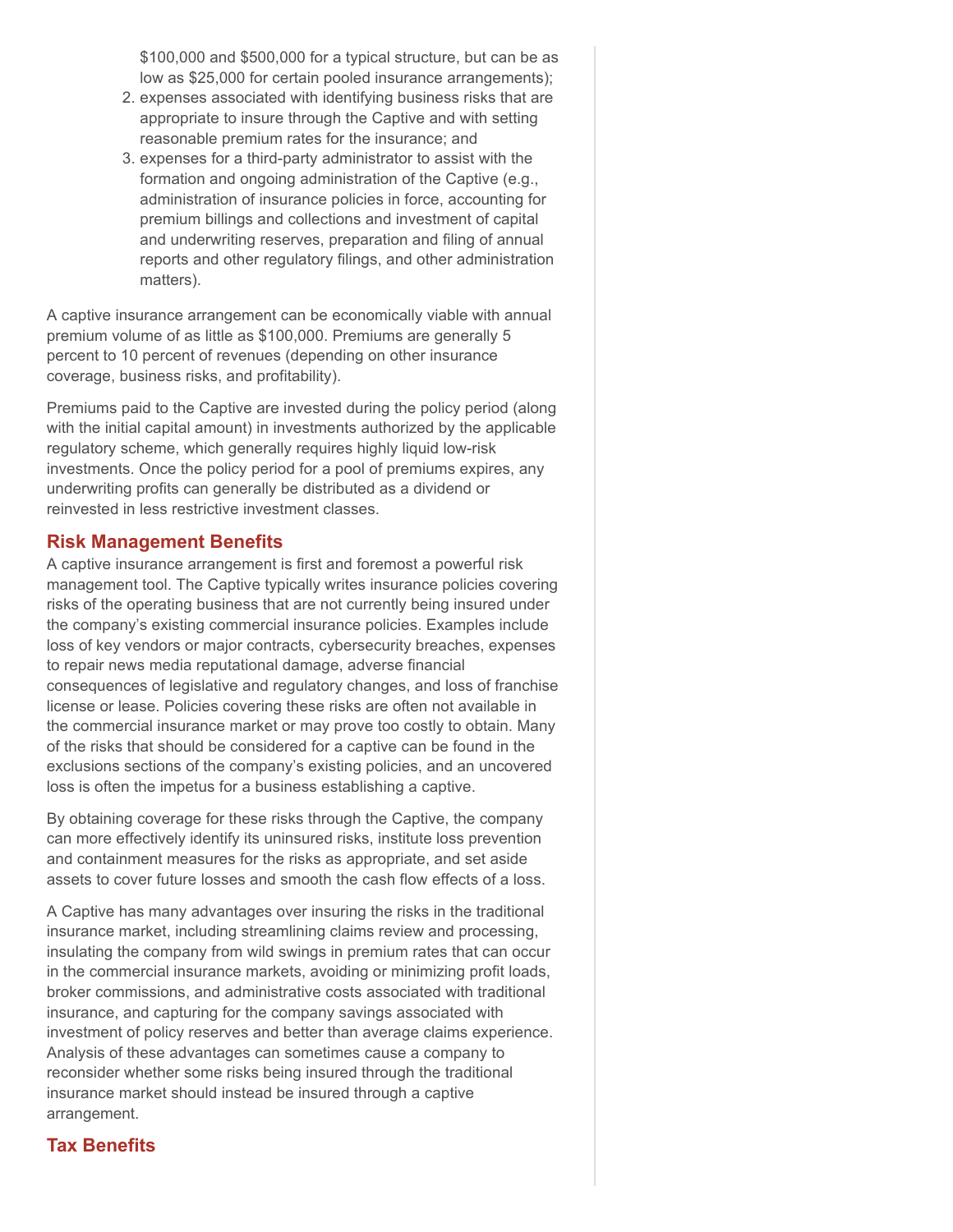In addition to providing impressive risk management benefits, a small captive insurance company enjoys a significant income tax benefit. And, in the context of a closely held business, a captive insurance arrangement can also provide significant gift and estate tax benefits under certain conditions.

## *Income Tax Benefits*

Effective January 1, 2017, assuming the Captive receives less than \$2.2 million of net written premiums for the tax year and satisfies certain diversification requirements discussed below, it is subject to tax only on its taxable investment income; its underwriting income is exempt from tax. This means that while the business obtains a deduction against ordinary income for the premiums paid to the Captive, the Captive is not subject to tax on the premium income. Business profits are effectively converted into nontaxable income (to the extent the Captive's premium income exceeds its losses and operating expenses). When the Captive's underwriting income is distributed to a family trust, the Captive's owners are taxed on the income at qualified dividend rates (currently taxed at a maximum rate of 23.4 percent).

If a business generates significantly more than \$2.2 million in profits and premiums annually, it may be possible to use more than one small captive insurance company arrangement to maximize the income tax benefits of the arrangement.

## *Gift and Estate Tax Benefits*

In addition to the income tax benefits described above, a small captive insurance company arrangement can also provide significant gift and estate tax benefits, provided the Captive is structured to satisfy the policyholder diversification requirement described below. If the policyholder diversification requirement is satisfied, underwriting profits of the Captive – which would, in the absence of the captive arrangement, accrue to the business owner and be included in his or her taxable estate at death – can potentially accrue to lower generation family members without incidence of gift or estate taxes and without using any of the business owner's annual or lifetime exclusion amounts. If the ownership of the Captive is held in a properly structured family trust, the arrangement may be able to avoid generation-skipping transfer taxes, and, by having the family trust taxed as an intentionally defective grantor trust for income tax purposes, may facilitate the business owner effectively transferring additional assets to the trust free from gift taxes by having the business owner pay the income taxes due on income of the trust (i.e., dividends received from the Captive).

# *Diversification Requirements (New)*

In late 2015, Congress amended the Internal Revenue Code so that effective January 1, 2017, an insurance company does not qualify as a small captive insurance company eligible for exemption from tax on underwriting income unless it meets one of two diversification requirements.

**Policyholder diversification requirement:** As noted, the gift and estate tax benefits described above are available only if the Captive satisfies a "policyholder diversification requirement." An insurance company satisfies the policyholder diversification requirement if no more than 20% of the insurance company's premiums come from any one policyholder (insured). Captive insurance companies should be able to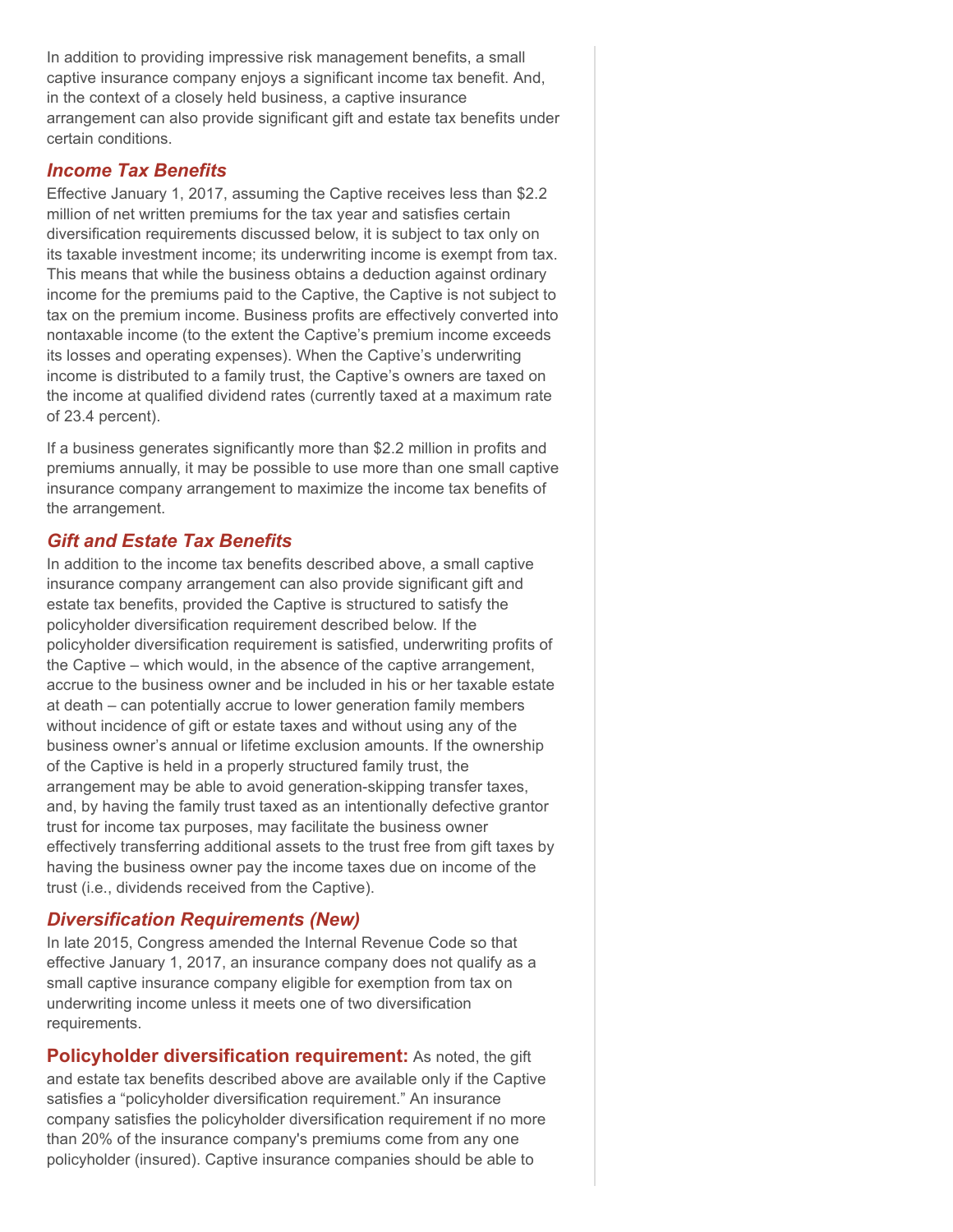satisfy this test by participating in reinsurance pools comprised of unrelated policyholders. At least 80 percent of the premiums paid by the operating company are paid into the reinsurance pool. Obviously, great care must be taken in structuring the reinsurance pool to minimize the risk that claims of unrelated policyholders will exceed the premiums they have paid into the pool.

**Shareholder diversification requirement:** If the policyholder diversification requirement is not satisfied, the Captive generally must satisfy a "shareholder diversification requirement," generally meaning that the Captive must be owned by the same shareholders, and in substantially the same percentages, as the owners of the operating business. This requirement obviously precludes any gift and estate tax planning. Moreover, even if the shareholder diversification requirement is satisfied, the Captive still must meet a 50 percent policyholder diversification test under general tax principles related to the fundamental nature of insurance. Therefore, as a practical matter, many business owners may prefer to structure their captive insurance arrangements to satisfy the policyholder diversification requirement, and pursue the gift and estate tax planning opportunities afforded by that structure.

#### **Asset Protection Planning**

In a properly structured captive insurance arrangement, the premium dollars moved to the Captive, and the earnings on those premium dollars, are removed from the reach of creditors of the business and the owners, except to the extent the premiums and earnings are used to cover losses insured by the Captive. For the owners of a business operating in a high risk industry (like health care, chemicals, transportation, etc.), or for any business owner concerned about potential future creditor claims, the asset protection planning afforded by a captive can be a significant benefit.

# **Enhanced Reporting Requirements (New)**

In November 2016, the IRS issued Notice 2016-66 designating certain small captive insurance arrangements (generally including arrangements of the type contemplated by this paper) as a "transaction of interest" for purposes of certain enhanced tax reporting requirements under the Internal Revenue Code. Under those tax reporting requirements, each of the persons participating in a covered captive insurance arrangement during a taxable year will be required to report information regarding the arrangement on IRS Form 8886 (Reportable Transaction Disclosure Statement) with the person's tax return for each such year. In addition, certain advisors to the arrangement will be required to file a disclosure statement regarding the transaction and maintain lists of persons participating in the transactions.

The IRS notice acknowledges that small captive insurance companies may be used for risk management purposes that do not involve tax avoidance, but also notes that there are abusive cases in which such arrangements are not properly characterized as insurance for tax purposes. For example, the policies may cover implausible risks for exorbitant premiums, may duplicate existing coverages, or may otherwise lack sound actuarial assumptions and substantiation. The IRS notice underscores the importance of proper design and implementation of a captive insurance arrangement.

# **Conclusion**